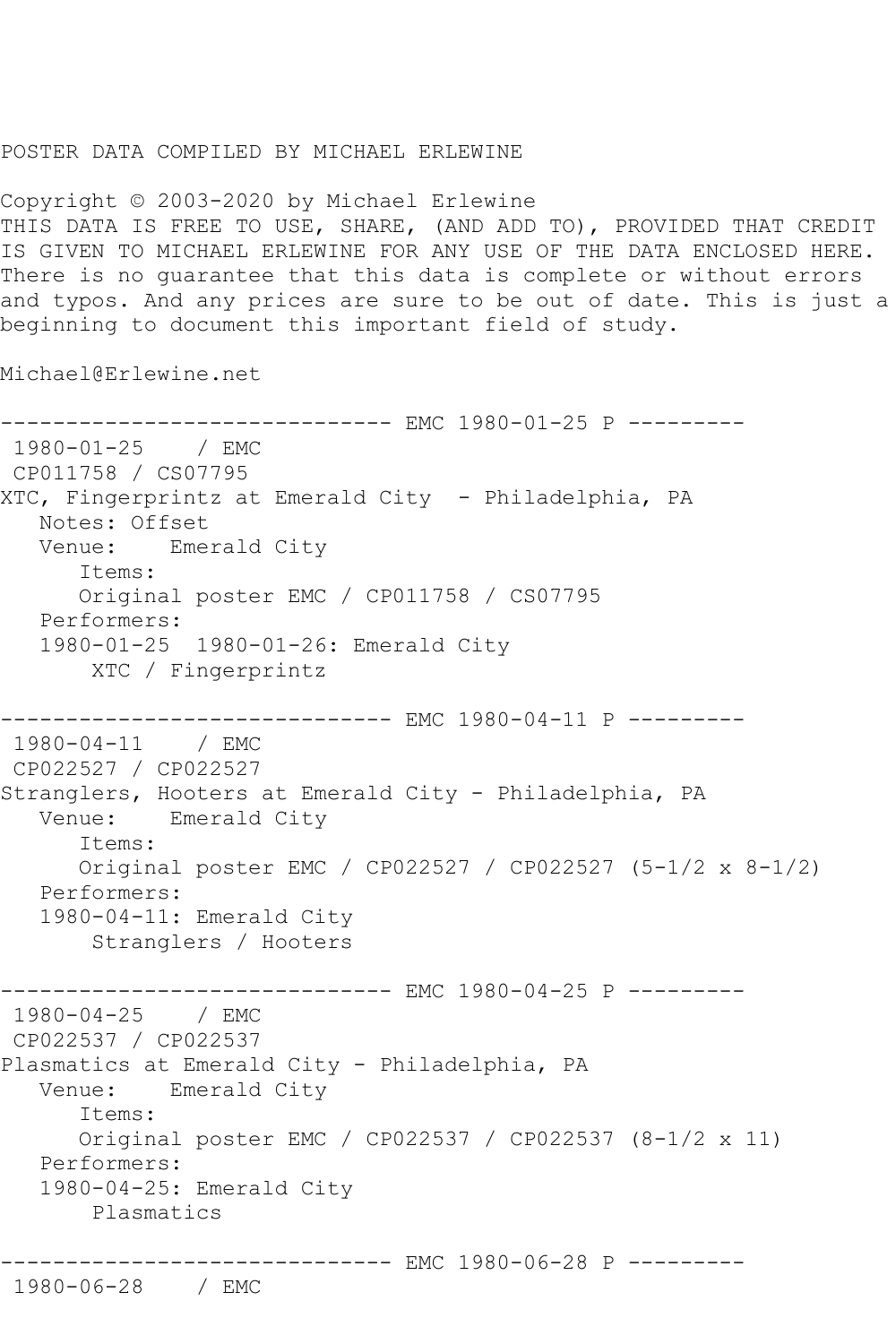CP011756 / CS07793 Squeeze, The Brains at Emerald City - Philadelphia, PA Notes: Photocopy Venue: Emerald City Items: Original poster EMC / CP011756 / CS07793 Performers: 1980-06-28: Emerald City Squeeze / Brains / Units ------------------------------ EMC 1980-10-17 P --------- 1980-10-17 / EMC CP022524 / CP022524 Ultravox at Emerald City - Philadelphia, PA Venue: Emerald City Items: Original poster EMC / CP022524 / CP022524 (8-1/2 x 14) Performers: 1980-10-17: Emerald City Ultravox ---------- EMC 1980-10-31 P ---------1980-10-31 / EMC CP022540 / CP022540 Slits, Tina Peel at Emerald City - Philadelphia, PA Venue: Emerald City Items: Original poster EMC / CP022540 / CP022540 (8-1/2 x 11) Performers: 1980-10-31: Emerald City Slits / Tina Peel / Reds ------------------------------ EMC 1980-11-15 P ---------<br>1980-11-15 / EMC  $1980 - 11 - 15$ CP011754 / CS07791 Gang of Four, Pylon at Emerald City - Philadelphia, PA Notes: Photocopy Venue: Emerald City Items: Original poster EMC / CP011754 / CS07791 Performers: 1980-11-15: Emerald City Gang of Four / Pylon ------------ EMC 1980-11-22 P ---------1980-11-22 / EMC CP011755 / CS07792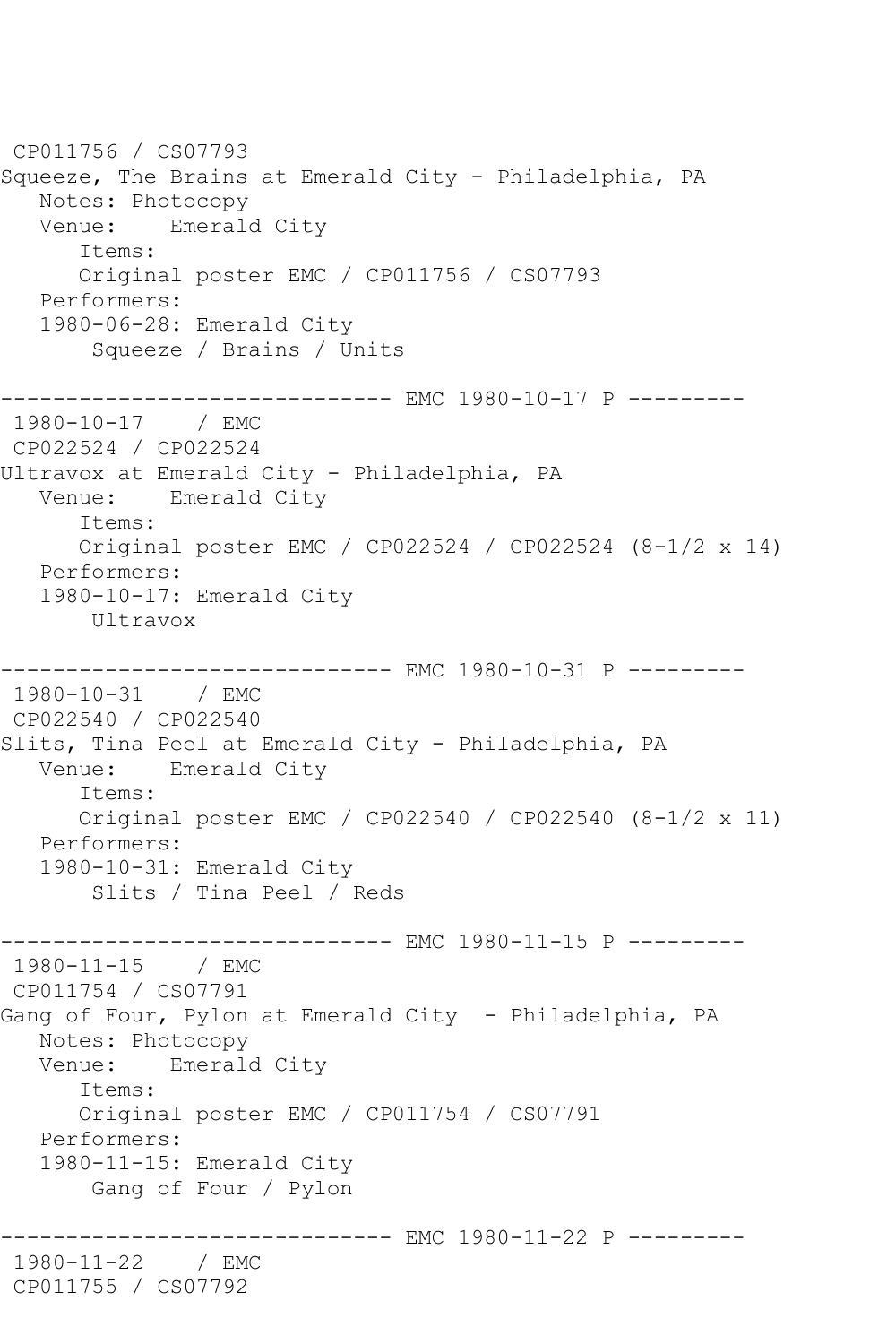The Buzzcocks, The Rattlers at Emerald City - Philadelphia, PA Notes: Photocopy Venue: Emerald City Items: Original poster EMC / CP011755 / CS07792 Performers: 1980-11-22: Emerald City Buzzcocks / Rattlers / Cheaters ------------------------------ EMC 1980-12-14 P --------- 1980-12-14 / EMC CP022483 / CP022483 David Dye at Emerald City - Philadelphia, PA Venue: Emerald City Items: Original poster EMC / CP022483 / CP022483 (8-1/2 x 11) Performers: 1980-12-14: Emerald City David Dye ------------------------------ EMC 1980-12-28 P --------- 1980-12-28 / EMC CP022539 / CP022539 Bus Boys at Emerald City - Philadelphia, PA Venue: Emerald City Items: Original poster EMC / CP022539 / CP022539 (8-1/2 x 11) Performers: 1980-12-28: Emerald City Bus Boys ------------------------------ EMC 1981-03-15 P --------- 1981-03-15 / EMC CP022533 / CP022533 Ian Dury and the Blockheads at Emerald City - Philadelphia, PA Venue: Emerald City Items: Original poster EMC / CP022533 / CP022533 (5-1/2 x 8-1/2) Performers: 1981-03-15: Emerald City Ian Dury and the Blockheads ------------------------------ 23EC 1981-04-08 P --------- 1981-04-08 / 23EC CP022567 / CP022567 Hooters at 23 East Cabaret - Philadelphia, PA Venue: 23 East Cabaret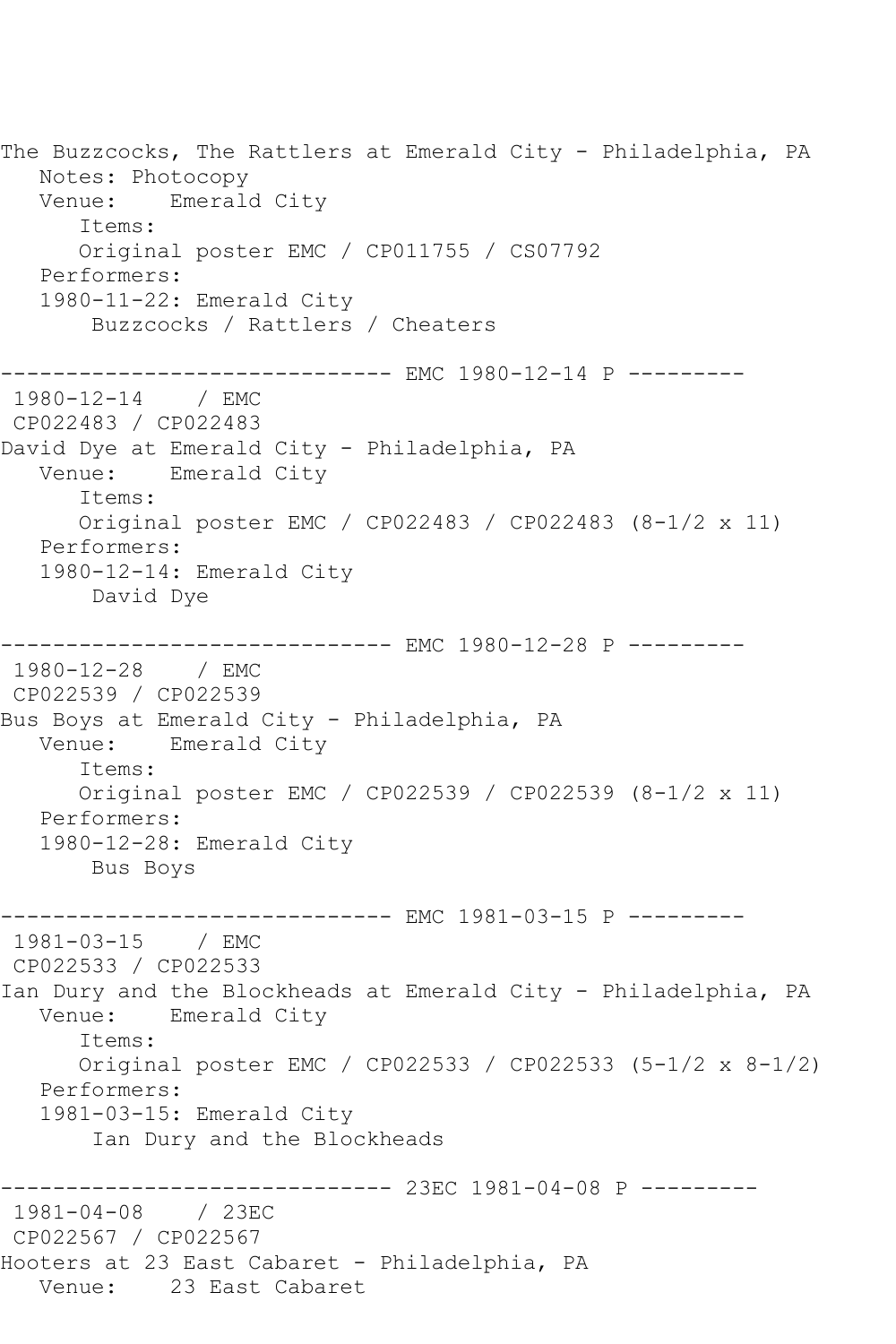Items: Original poster 23EC / CP022567 / CP022567 (5-1/2 x 8-1/2) Performers: 1981-04-08 1981-04-16: 23 East Cabaret Hooters 1981-04-03: Emerald City Hooters 1981-04-06 1981-04-13: Grendel's Lair Hooters 1981-04-18: Ivory Hooters 1981-04-03 1981-04-04: Cabaret Hooters 1981-04-09: Stone Balloon Hooters 1981-05-01 1981-05-02: Taproom Hooters ---------- EMC 1981-04-24 P ---------1981-04-24 / EMC CP022536 / CP022536 Plasmatics, Greg Kihn at Emerald City - Philadelphia, PA Venue: Emerald City Items: Original poster EMC / CP022536 / CP022536 (5-1/2 x 8-1/2) Performers: 1981-04-24: Emerald City Plasmatics 1981-04-29: Emerald City Greg Kihn / Jimmie Ray Vaughan 1981-05-01: Emerald City John Cale 1981-05-08: Emerald City Cramps / Pet Clams 1981-05-09: Emerald City Willie Nile 1981-05-15: Emerald City Go-Go's ------------------------------ EMC 1981-05-07 P --------- 1981-05-07 / EMC CP022453 / CP022453 Rows of Jars at Emerald City - Philadelphia, PA Venue: Emerald City Items: Original poster EMC / CP022453 / CP022453 (8-1/2 x 14) Performers: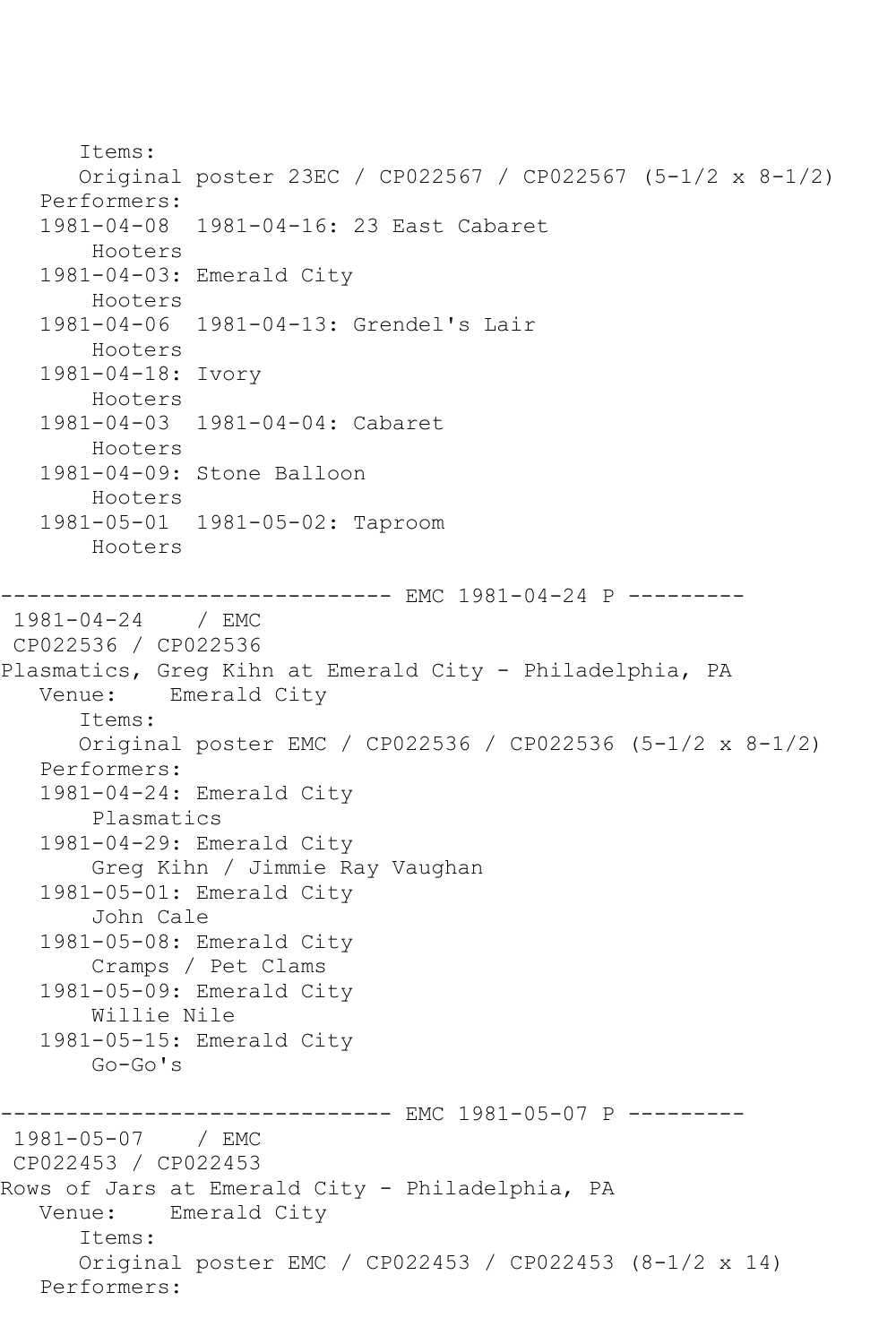1981-05-07: Emerald City Rows of Jars ------------------------------ EMC 1981-05-08 P ---------  $1981 - 05 - 08$ CP022534 / CP022534 Cramps, Joe Ely at Emerald City - Philadelphia, PA<br>Venue: Emerald City Emerald City Items: Original poster EMC / CP022534 / CP022534 (5-1/2 x 8-1/2) Performers: 1981-05-08: Emerald City Cramps / Joe Ely / Sic Kidz 1981-05-09: Emerald City Willie Nile 1981-05-15: Emerald City Go-Go's 1981-05-22: Emerald City Bow Wow Wow 1981-05-29: Emerald City Gary and the U.S. Bonds 1981-06-06: Emerald City Robert Gordon 1981-06-13: Emerald City 999 1981-06-19: Emerald City Plastics 1981-06-20: Emerald City Gang of Four 1981-06-27: Emerald City Psychedelic Furs ------------------------------ EMC 1981-05-15 P ---------  $1981 - 05 - 15$ CP022532 / CP022532 Go-Go's, Swinging Madisons at Emerald City - Philadelphia, PA<br>Venue: Emerald Citv Emerald City Items: Original poster EMC / CP022532 / CP022532 (5-1/2 x 8-1/2) Performers: 1981-05-15: Emerald City Go-Go's / Swinging Madisons / Pet Clams ---------- EMC 1981-06-06 P ---------1981-06-06 / EMC CP011752 / CS07789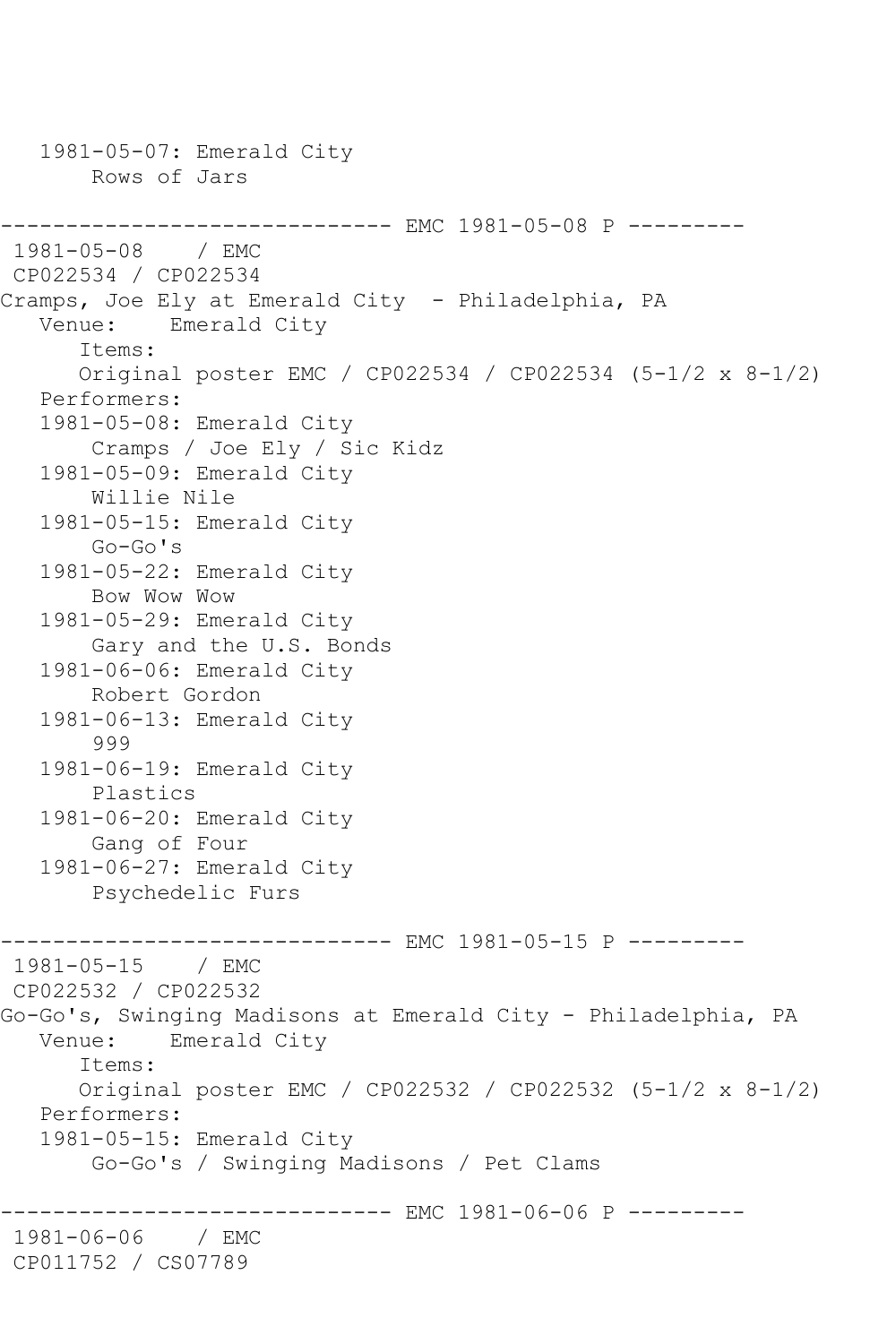Robert Gordon, Soft White Underbelly at Emerald City -Philadelphia, PA Notes: Offset Venue: Emerald City Items: Original poster EMC / CP011752 / CS07789 Performers: 1981-06-06 1981-06-27: Emerald City Robert Gordon / Soft White Underbelly / 999 / Gang of Four / Plastics / Psychedelic Furs / Squeeze ------------------------------ EMC 1981-06-06 P --------- 1981-06-06 / EMC CP022480 / CP022480 Robert Gordon, Robert Hazard and the Heroes at Emerald City -Philadelphia, PA Venue: Emerald City Items: Original poster EMC / CP022480 / CP022480 (8-1/2 x 11) Performers: 1981-06-06: Emerald City Robert Gordon / Robert Hazard and the Heroes ------------------------------ EMC 1981-06-13 P --------- 1981-06-13 / EMC CP022528 / CP022528 999, Fleshtones at Emerald City - Philadelphia, PA Venue: Emerald City Items: Original poster EMC / CP022528 / CP022528 (5-1/2 x 8-1/2) Performers: 1981-06-13: Emerald City 999 / Fleshtones / Psychotics ----------- EMC 1981-06-19 P ---------1981-06-19 / EMC CP011757 / CS07794 The Plastics, The Colors at Emerald City - Philadelphia, PA Notes: Offset<br>Venue: Emer Emerald City Items: Original poster EMC / CP011757 / CS07794 Performers: 1981-06-19: Emerald City Plastics / Colors ------------------------------ EMC 1981-06-27 P ---------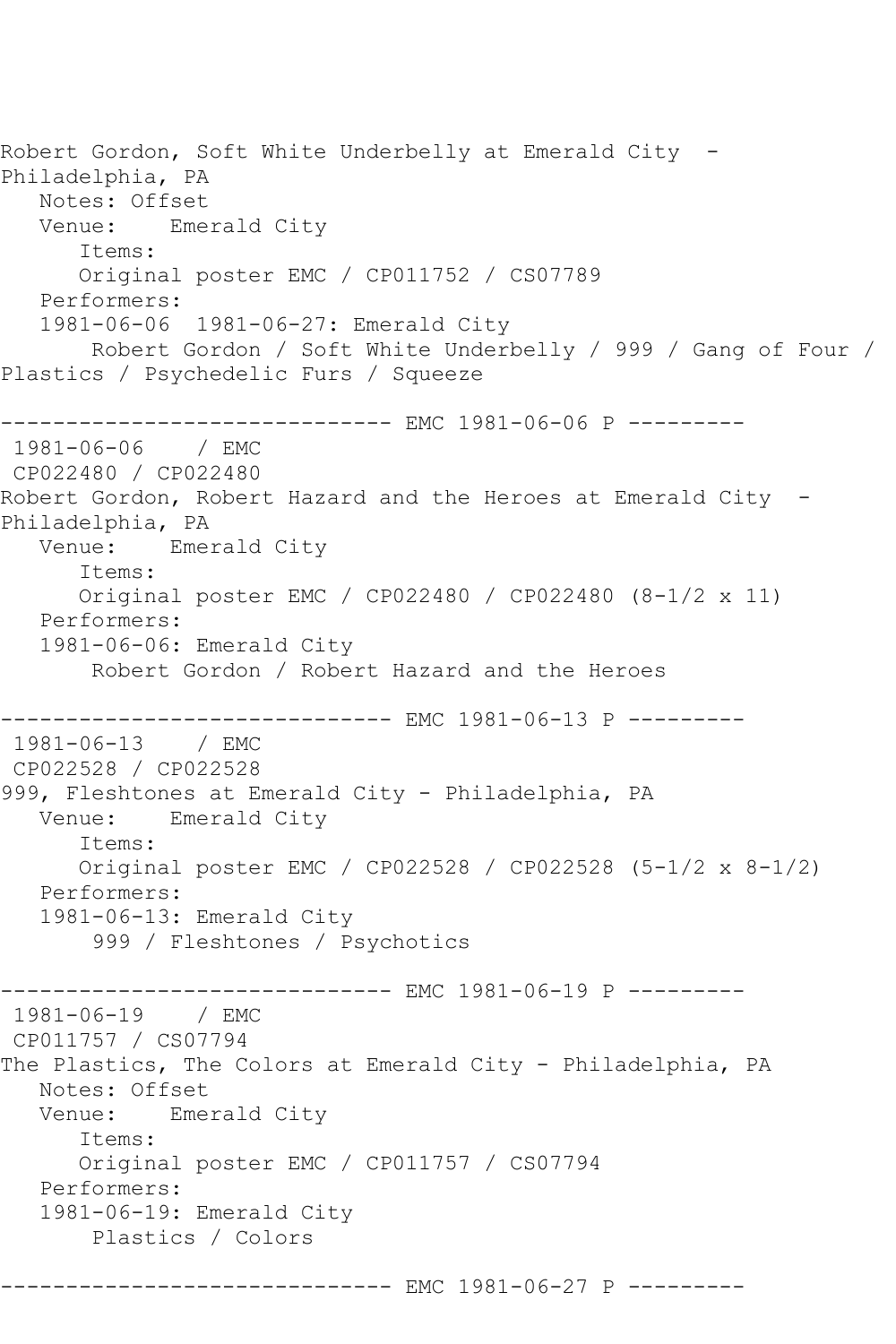1981-06-27 / EMC CP022523 / CP022523 Squeeze, G.E. Smith at Emerald City - Philadelphia, PA Venue: Emerald City Items: Original poster EMC / CP022523 / CP022523 (5-1/2 x 8-1/2) Performers: 1981-06-27: Emerald City Squeeze / G.E. Smith ------------------------------ EMC 1981-08-14 P --------- 1981-08-14 / EMC CP022531 / CP022531 Stickmen, King of Siam at Emerald City - Philadelphia, PA Venue: Emerald City Items: Original poster EMC / CP022531 / CP022531 (5-1/2 x 8-1/2) Performers: 1981-08-14: Emerald City Stickmen / King of Siam ---------- EMC 1981-08-15 P ---------1981-08-15 / EMC CP022530 / CP022530 Impossible Years at Emerald City - Philadelphia, PA Venue: Emerald City Items: Original poster EMC / CP022530 / CP022530 (5-1/2 x 8-1/2) Performers: 1981-08-15: Emerald City Impossible Years ------------------------------ EMC 1981-08-21 P ---------<br>1981-08-21 / EMC  $1981 - 08 - 21$ CP022506 / CP022506 John Eddie and the Front Street Runners, Circles at Emerald City - Philadelphia, PA Venue: Emerald City Items: Original poster EMC / CP022506 / CP022506 (8-1/2 x 11) Performers: 1981-08-21: Emerald City John Eddie / Circles ----------- EMC 1981-08-22 P ---------1981-08-22 / EMC CP022529 / CP022529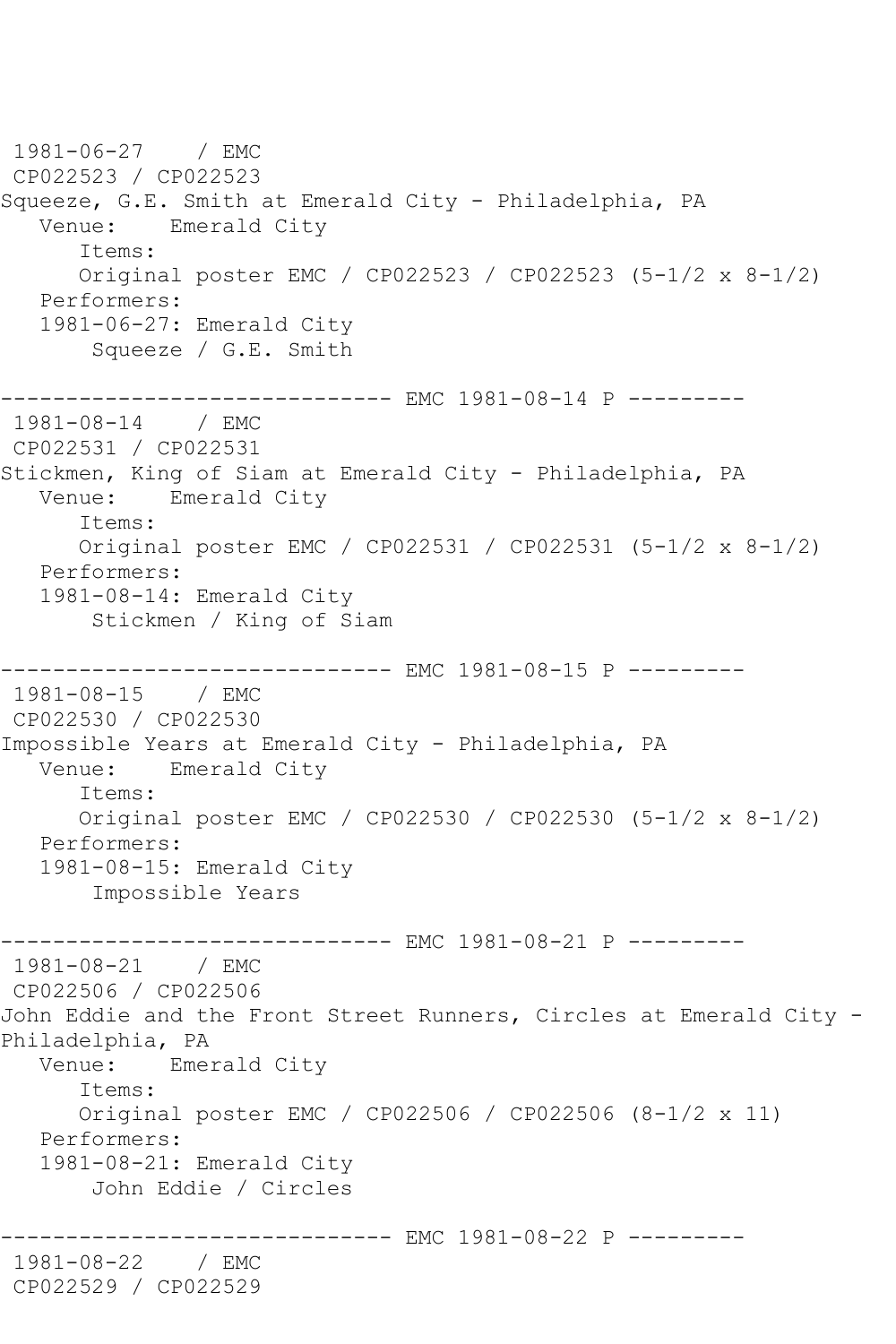Transfactor, Mother May I at Emerald City - Philadelphia, PA Venue: Emerald City Items: Original poster EMC / CP022529 / CP022529 (5-1/2 x 8-1/2) Performers: 1981-08-22: Emerald City Transfactor / Mother May I ------------------------------ EMC 1981-08-31 P --------- 1981-08-31 CP022525 / CP022525 Go-Go's at Emerald City - Philadelphia, PA Venue: Emerald City Items: Original poster EMC / CP022525 / CP022525 (5-1/2 x 8-1/2) Performers: 1981-08-31: Emerald City Go-Go's ------------------------------ EMC 1981-08-31 P --------- 1981-08-31 / EMC CP022541 / CP022541 Go-Go's at Emerald City – Philadelphia, PA<br>Venue: Emerald City Emerald City Items: Original poster EMC / CP022541 / CP022541 (8-1/2 x 11) Performers: 1981-08-31: Emerald City Go-Go's ---------- EMC 1981-09-24 P ---------1981-09-24 / EMC CP022535 / CP022535 Reesa and the Rooters at Emerald City - Philadelphia, PA Venue: Emerald City Items: Original poster EMC / CP022535 / CP022535 (5-1/2 x 8-1/2) Performers: 1981-09-24: Emerald City Reesa and the Rooters -------------- EMC 1981-12-20 P ----------1981-12-20 / EMC CP022538 / CP022538 Inmates, Quincy at Emerald City - Philadelphia, PA Venue: Emerald City Items: